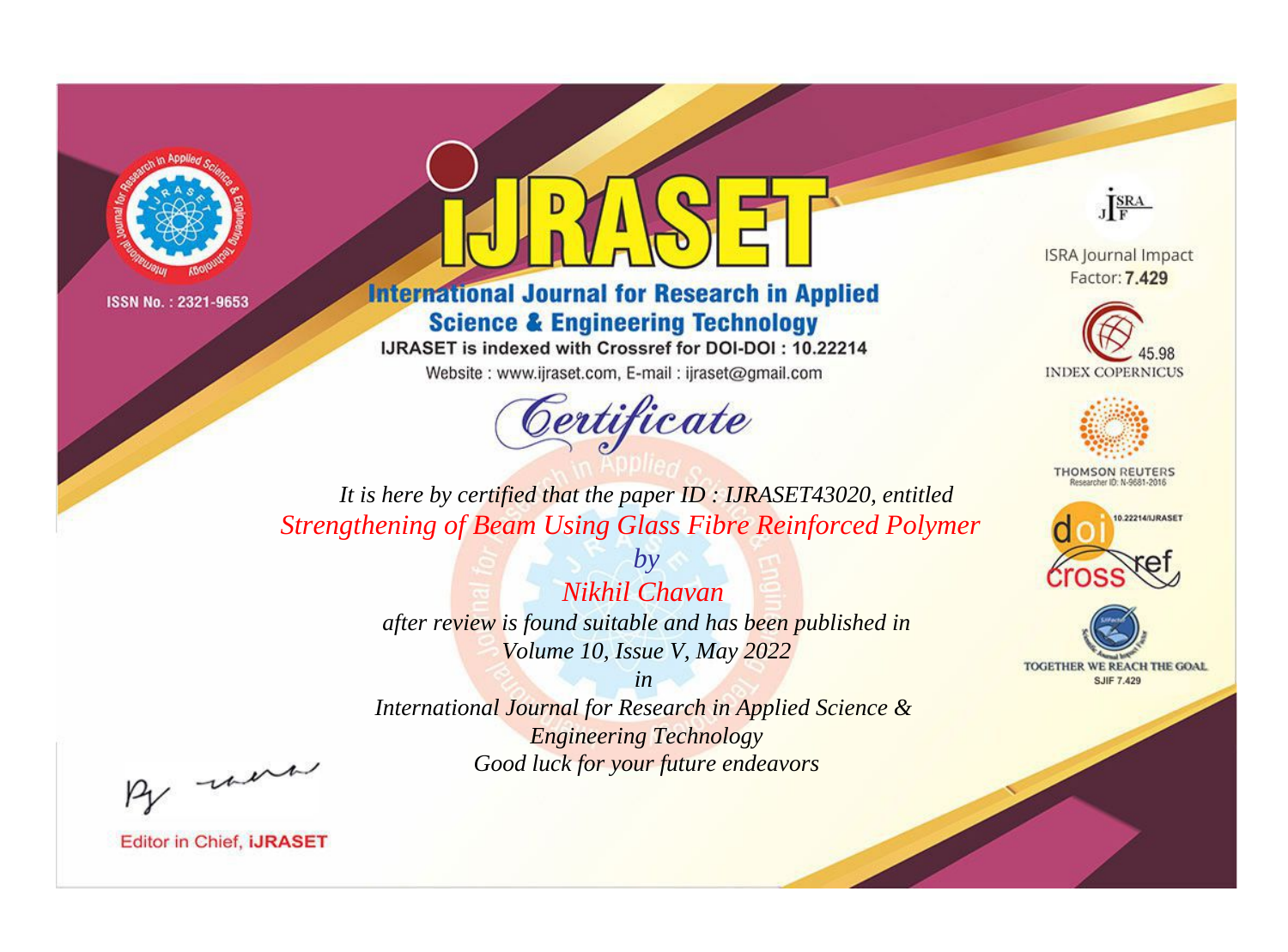



**International Journal for Research in Applied Science & Engineering Technology** 

IJRASET is indexed with Crossref for DOI-DOI: 10.22214

Website: www.ijraset.com, E-mail: ijraset@gmail.com



JERA

**ISRA Journal Impact** Factor: 7.429





**THOMSON REUTERS** 



TOGETHER WE REACH THE GOAL **SJIF 7.429** 

*It is here by certified that the paper ID : IJRASET43020, entitled Strengthening of Beam Using Glass Fibre Reinforced Polymer*

> *Anandrao Deshmukh after review is found suitable and has been published in Volume 10, Issue V, May 2022*

*by*

*in* 

*International Journal for Research in Applied Science & Engineering Technology Good luck for your future endeavors*

By morn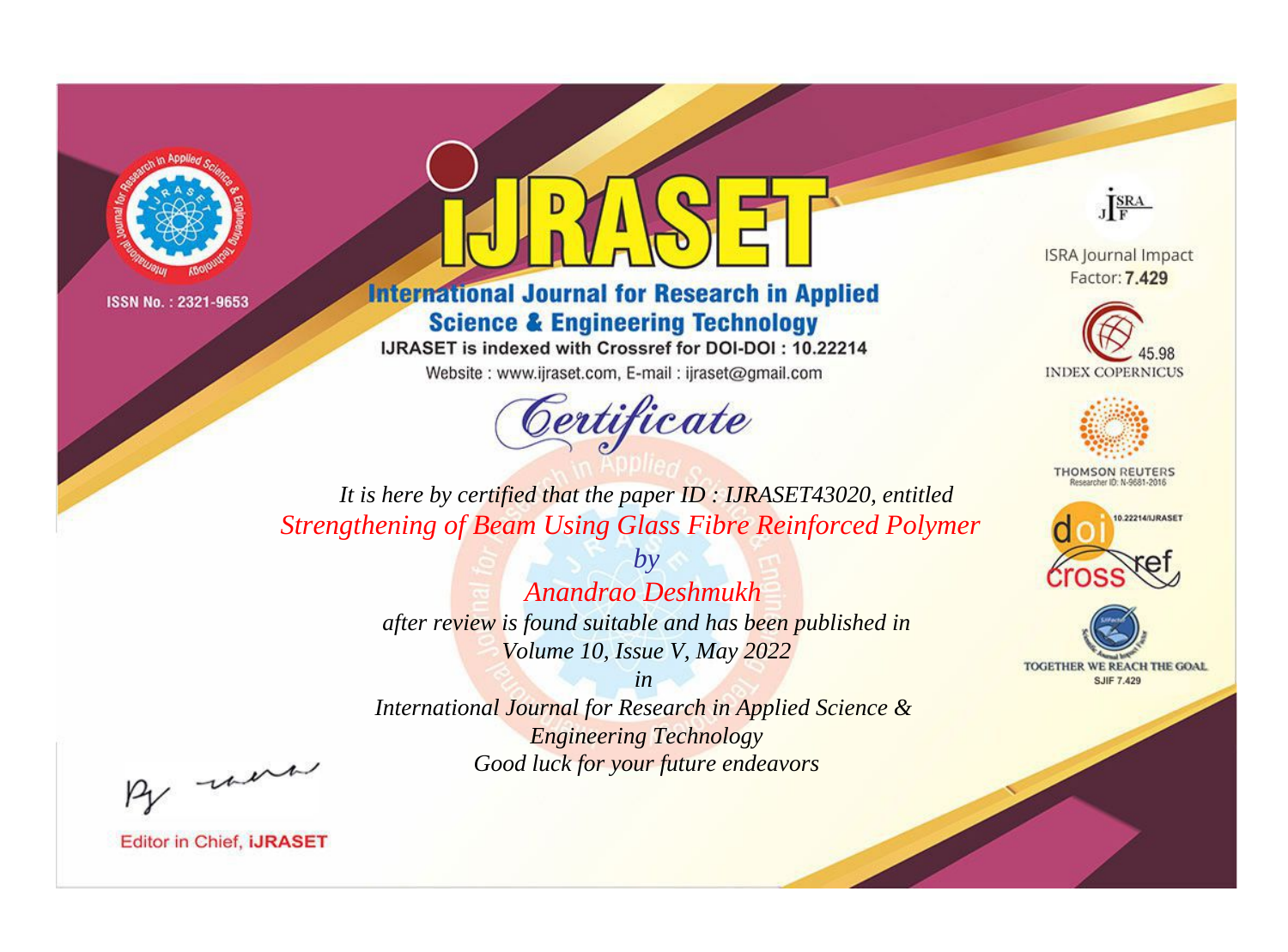



**International Journal for Research in Applied Science & Engineering Technology** 

IJRASET is indexed with Crossref for DOI-DOI: 10.22214

Website: www.ijraset.com, E-mail: ijraset@gmail.com



JERA

**ISRA Journal Impact** Factor: 7.429





**THOMSON REUTERS** 



TOGETHER WE REACH THE GOAL **SJIF 7.429** 

*It is here by certified that the paper ID : IJRASET43020, entitled Strengthening of Beam Using Glass Fibre Reinforced Polymer*

> *Durgesh Diwate after review is found suitable and has been published in Volume 10, Issue V, May 2022*

*by*

*in* 

*International Journal for Research in Applied Science & Engineering Technology Good luck for your future endeavors*

By morn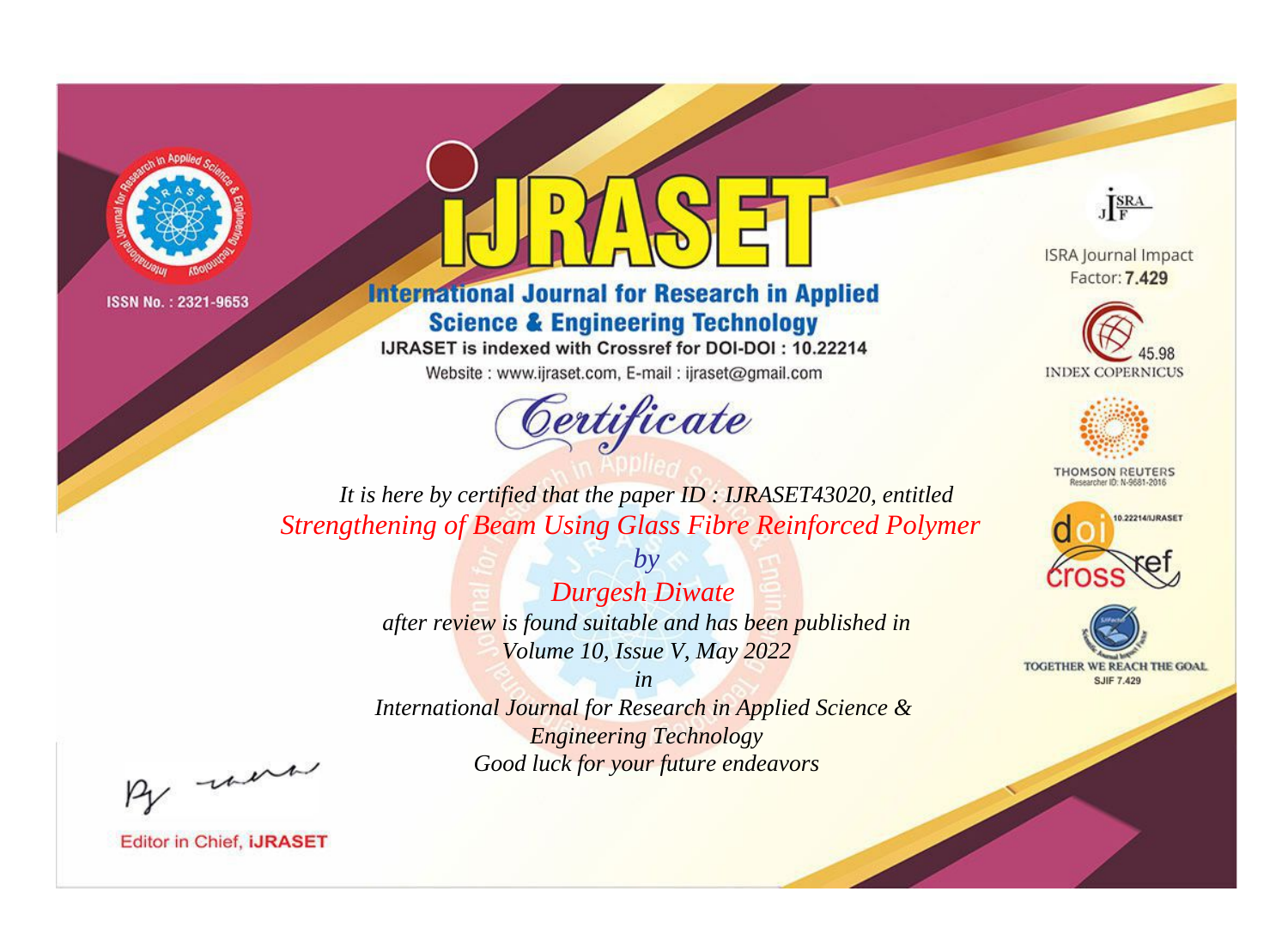



**International Journal for Research in Applied Science & Engineering Technology** 

IJRASET is indexed with Crossref for DOI-DOI: 10.22214

Website: www.ijraset.com, E-mail: ijraset@gmail.com



JERA

**ISRA Journal Impact** Factor: 7.429





**THOMSON REUTERS** 



TOGETHER WE REACH THE GOAL **SJIF 7.429** 

*It is here by certified that the paper ID : IJRASET43020, entitled Strengthening of Beam Using Glass Fibre Reinforced Polymer*

> *by Ajinkya Thorat after review is found suitable and has been published in Volume 10, Issue V, May 2022*

> > *in*

*International Journal for Research in Applied Science & Engineering Technology Good luck for your future endeavors*

By morn